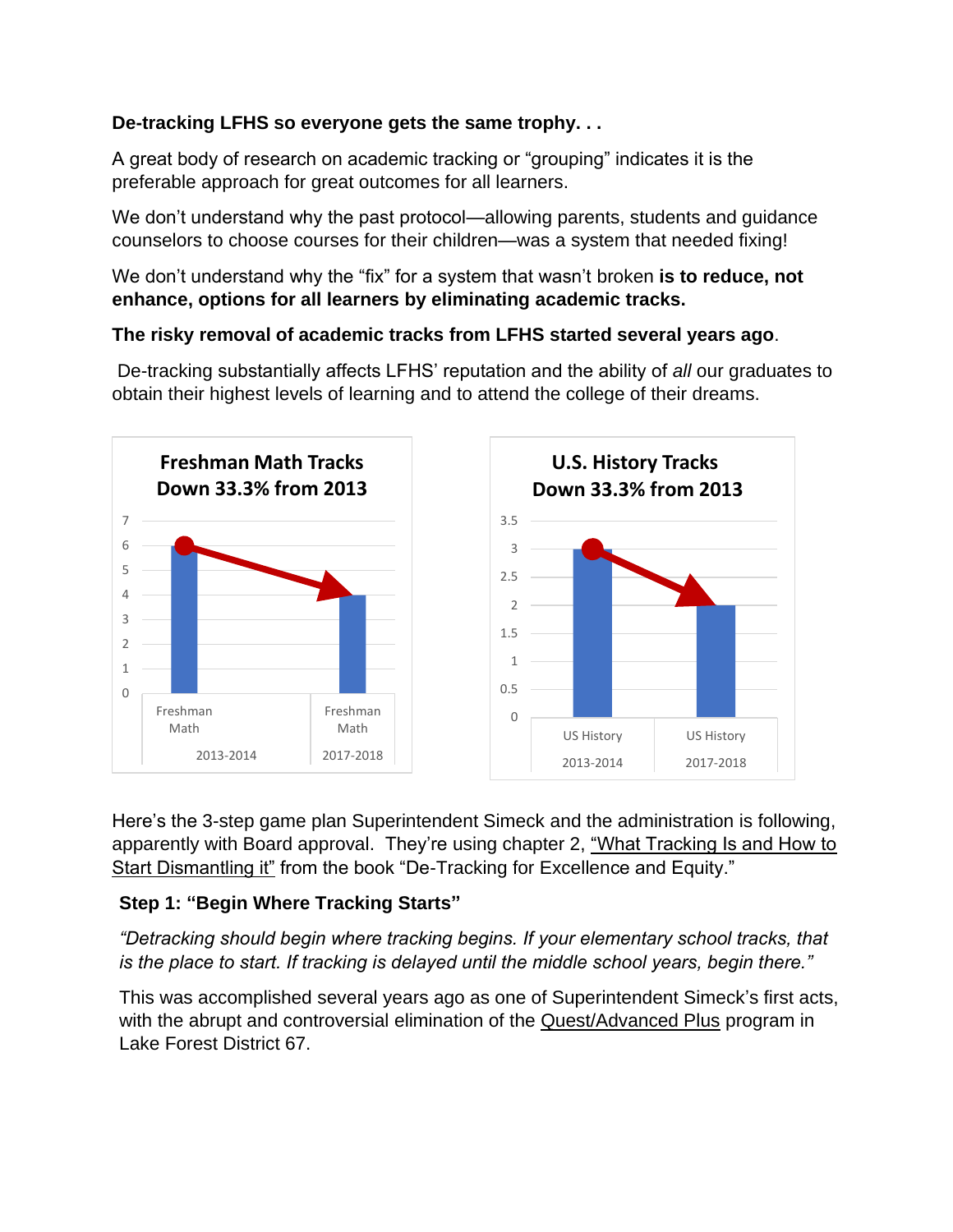# **Rationale for Quest/Advanced Plus** Curriculum

If success as an adult is dependent on the ability to put forth effort, to be persistent, be organized, goal oriented, and a problem solver, then ...

. We must consider that these traits are only developed when the answers are not easily accessible.

• To the degree that Quest/Advanced Plus students are different from their peers, they need a different set of interventions to get them to work and grow academically.

• Quest/Advanced Plus curriculum is not designed to give some students an advantage, but to provide an equal opportunity to develop potential and skills for success.

(Quest/Advance Plus flyer, circa 2003)

### **Step 2: "Begin with Teachers Who Are Interested"**

*"It is not an accident that our detracking began in both the district's middle and high school with the English and social studies departments."*

In 2013 District 115 spent over \$35,000 on a trip to a New York high school for several District employees, many from English and Social Studies. This included \$7,700 in hotels and over \$2,000 in limousines as well as air fare, restaurants and other expenses**. No work product was produced as a result of that trip, despite the explicit nature of the Freedom of Information Act request asking for it** (See the District response to this [FOIA request,](http://www.lakeforestschoolswatch.com/freedom-of-information-act-requests-results.html) and follow-ups and the receipts for expenses are at the bottom of the [last follow-up\)](http://nebula.wsimg.com/6ae339ea0bc89d961632c3e103b52f84?AccessKeyId=927438E6C12778EEE2ED&disposition=0&alloworigin=1).

Through other channels, we obtained a **District 115 memo from a Social Studies** teacher regarding that trip that clearly describes the Administration's then secret plan to remove academic tracks at LFHS.

The secret to de-track was first exposed by challengers to the status quo, at the March 11, 2017 [League of Women Voter's Debate!](http://lwv-lflb.org/candidate-debates-lake-forest-0)

### **Step 3: Eliminate the Lowest Track First**

*"You should be prepared for opposition to phasing out low-track classes."*

*"There were several advantages to this approach. First, it allowed parents who were worried about the influx of the former "low-track" students into the middle track to move their children up to the honors track. Although this is a less-than-noble reason for opening access to the high track, it did quell some parent opposition and allowed the reform to proceed politically."*